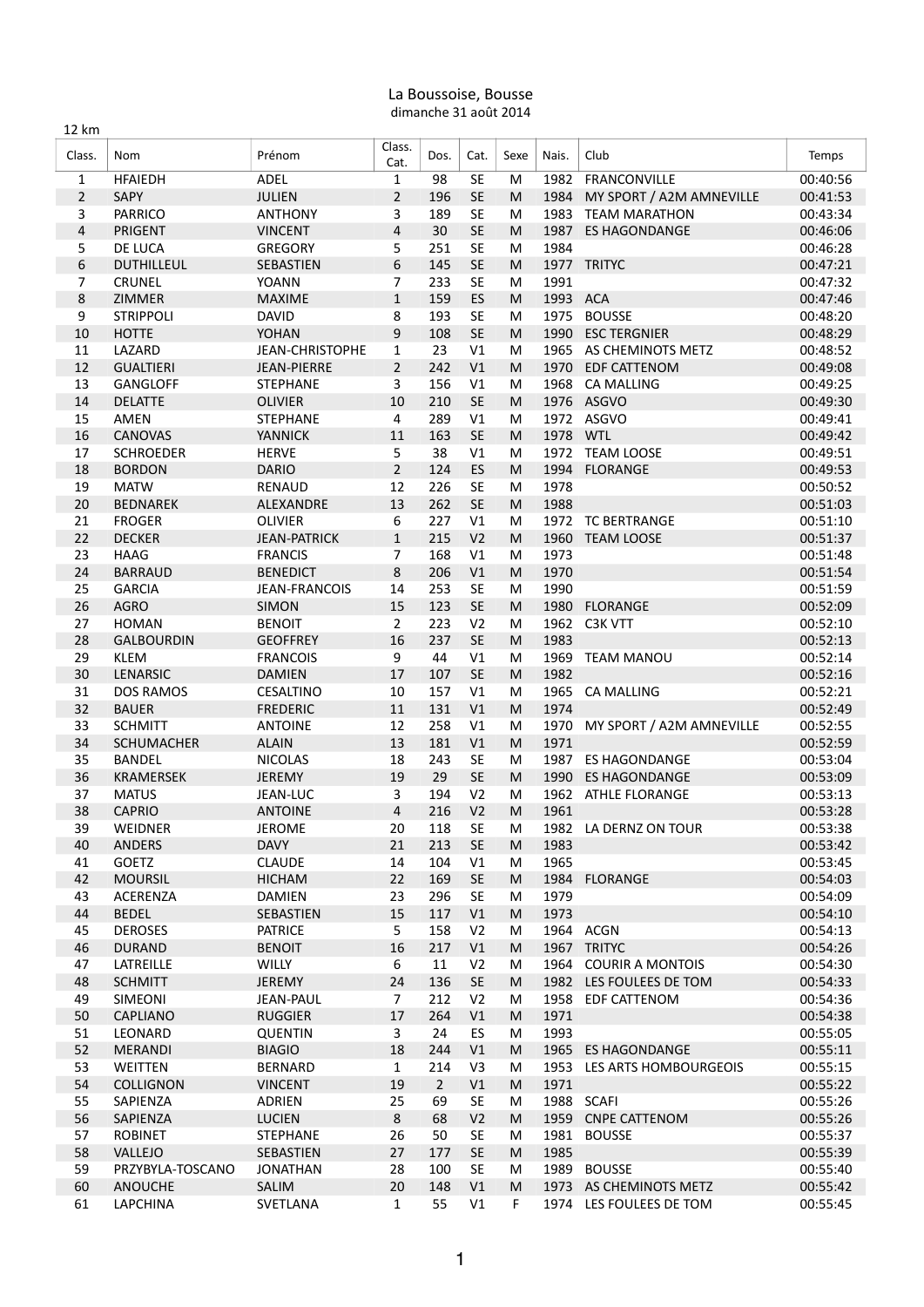| 62         | <b>RIGHETTO</b>             | <b>DIDIER</b>                 | 9                                | 130            | V <sub>2</sub> | M      | 1962     | LES FOULEES NABORIENNES                             | 00:55:48             |
|------------|-----------------------------|-------------------------------|----------------------------------|----------------|----------------|--------|----------|-----------------------------------------------------|----------------------|
| 63         | <b>BONINSEGNA</b>           | SEBASTIEN                     | 29                               | 36             | <b>SE</b>      | M      | 1979     |                                                     | 00:55:53             |
| 64         | <b>SCHUMACHER</b>           | <b>CHRISTIAN</b>              | $\overline{2}$                   | 188            | V <sub>3</sub> | M      | 1954     |                                                     | 00:55:55             |
| 65         | REGGIANINI                  | <b>XAVIER</b>                 | 21                               | 288            | V1             | M      | 1966     |                                                     | 00:56:00             |
| 66         | PIERQUET                    | SEBASTIEN                     | 30                               | 48             | <b>SE</b>      | M      | 1977     | SAPEURS POMPIERS THIONVILLE                         | 00:56:04             |
| 67         | <b>HAILLUS</b>              | <b>JEROME</b>                 | 31                               | 183            | <b>SE</b>      | M      | 1975     |                                                     | 00:56:19             |
| 68         | <b>EGULLION</b>             | <b>STEPHANE</b>               | 32                               | $\overline{3}$ | <b>SE</b>      | M      | 1975     | PUMA <sub>55</sub>                                  | 00:56:21             |
| 69         | GAPP                        | <b>CHLOE</b>                  | $\mathbf{1}$                     | 162            | <b>SE</b>      | F      | 1989     | WTL                                                 | 00:56:27             |
| 70         | <b>SERGEFF</b>              | <b>OLIVIER</b>                | 33                               | 185            | <b>SE</b>      | M      |          | 1976 TRITYC                                         | 00:56:31             |
| 71         | <b>BERNARD</b>              | <b>JEAN</b>                   | 3                                | 208            | V <sub>3</sub> | M      | 1951     | AS CHEMINOTS METZ                                   | 00:56:38             |
| 72         | <b>DORLEAC</b>              | <b>LAURENT</b>                | 34                               | 60             | <b>SE</b>      | M      | 1977     | <b>TRITYC</b>                                       | 00:56:47             |
| 73         | <b>CHRISTOPHE</b>           | <b>DIDIER</b>                 | 22                               | 187            | V1             | M      | 1969     |                                                     | 00:56:49             |
| 74         | <b>THOMAS</b>               | <b>ALAIN</b>                  | 10                               | 241            | V <sub>2</sub> | M      | 1962     |                                                     | 00:56:58             |
| 75         | <b>MAHMOUDI</b>             | ZAKIYA                        | $\overline{2}$                   | 96             | <b>SE</b>      | F      | 1980     | A2M TALANGE                                         | 00:57:09             |
| 76         | <b>ZORZI</b>                | <b>JEREMY</b>                 | 35                               | 126            | <b>SE</b>      | M      | 1979     | <b>AJCL</b>                                         | 00:57:16             |
| 77         | <b>DELLE</b>                | <b>MAXIME</b>                 | 36                               | 283            | <b>SE</b>      | M      | 1984     |                                                     | 00:57:17             |
| 78         | <b>WANDLAINCOURT</b>        | <b>STEPHANE</b>               | 23                               | 240            | V1             | M      | 1974     |                                                     | 00:57:24             |
| 79         | <b>SCHAUB</b>               | <b>OLIVIER</b>                | 24                               | 297            | V1             | M      | 1966     | <b>METZ TRIATHLON</b>                               | 00:57:26             |
| 80         | <b>FANTIN-GENSER</b>        | ANNABELLE<br><b>JEAN-MARC</b> | $\overline{3}$                   | 101            | <b>SE</b>      | F      | 1981     | <b>CA MALLING</b>                                   | 00:57:29             |
| 81<br>82   | <b>JAHNKE</b>               | <b>DANIEL</b>                 | 25<br>26                         | 211<br>61      | V1<br>V1       | M<br>M | 1965     | 1966 SPIRIDON JOEUF                                 | 00:57:31<br>00:57:46 |
| 83         | <b>GENOT</b><br><b>BOUR</b> | <b>FREDERIC</b>               | 27                               | 25             | V1             | M      | 1965     | <b>SPORT LOISIRS METZ</b>                           | 00:57:49             |
| 84         | <b>ALLARD</b>               | <b>MICHAEL</b>                | 37                               | 179            | <b>SE</b>      | M      | 1981     |                                                     | 00:57:52             |
| 85         | <b>FRIES</b>                | Sebastien                     | 28                               | 92             | V1             | M      | 1972     |                                                     | 00:58:04             |
| 86         | <b>RYCKEWAERT</b>           | <b>HERVE</b>                  | 38                               | 182            | <b>SE</b>      | M      | 1979     |                                                     | 00:58:05             |
| 87         | <b>HELCK</b>                | SEBASTIEN                     | 39                               | 134            | <b>SE</b>      | M      | 1980     |                                                     | 00:58:14             |
| 88         | <b>SCHELLER</b>             | <b>SEBASTIEN</b>              | 29                               | 47             | V1             | M      |          | 1972 SAPEURS POMPIERS THIONVILLE                    | 00:58:15             |
| 89         | <b>BERTOLI</b>              | <b>PATRICK</b>                | 11                               | 82             | V <sub>2</sub> | M      | 1961     | <b>ES HAGONDANGE</b>                                | 00:58:19             |
| 90         | <b>VACCARO</b>              | <b>DANY</b>                   | 30                               | 257            | V1             | M      | 1974     | <b>SOVAB BATILLY</b>                                | 00:58:27             |
| 91         | CAPONE                      | <b>JORIS</b>                  | 40                               | 286            | <b>SE</b>      | M      | 1980     |                                                     | 00:58:36             |
| 92         | <b>BECK</b>                 | <b>VINCENT</b>                | 31                               | 201            | V1             | M      | 1969     | LES ARTS HOMBOURGEOIS                               | 00:58:38             |
| 93         | <b>GALEOTTI</b>             | PAUL                          | 41                               | 35             | <b>SE</b>      | M      | 1978     |                                                     | 00:58:41             |
| 94         | <b>TAITE</b>                | JULIE                         | $\overline{4}$                   | 49             | <b>SE</b>      | F      |          | 1986 SAPEURS POMPIERS THIONVILLE                    | 00:58:44             |
| 95         | PIZZIMENTI                  | <b>DIEGO</b>                  | 12                               | 46             | V <sub>2</sub> | M      | 1961     | SAPEURS POMPIERS THIONVILLE                         | 00:58:45             |
| 96         | <b>GROSS</b>                | <b>CHRISTIAN</b>              | 42                               | 250            | <b>SE</b>      | M      | 1979     |                                                     | 00:58:47             |
| 97         | <b>HESS</b>                 | <b>QUENTIN</b>                | 43                               | 252            | <b>SE</b>      | M      | 1989     |                                                     | 00:58:54             |
| 98         | <b>BASILE</b>               | <b>NICOLAS</b>                | 32                               | 176            | V1             | M      | 1965     |                                                     | 00:58:56             |
| 99         | <b>BOULARD</b>              | <b>NICOLE</b>                 | $\mathbf{1}$                     | 198            | V <sub>3</sub> | F      |          | 1952 ASPTT                                          | 00:58:59             |
| 100        | <b>FRANCOIS</b>             | <b>CYRIL</b>                  | 44                               | $\overline{7}$ | <b>SE</b>      | M      | 1981     |                                                     | 00:59:28             |
| 101        | ZALLOT                      | <b>MATHIEU</b>                | 45                               | 154            | <b>SE</b>      | M      | 1984     |                                                     | 00:59:33             |
| 102        | <b>MUHAREMOVIC</b>          | <b>DINO</b>                   | 33                               | 287            | V1             | M      | 1969     |                                                     | 00:59:35             |
| 103        | CANDASSAMY                  | <b>PHILIPPE</b>               | 46                               | 135            | <b>SE</b>      | M      | 1982     |                                                     | 00:59:38             |
| 104        | <b>HERRMANN</b>             | <b>CHRISTOPHE</b>             | 34                               | 228            | V1             | M      | 1974     |                                                     | 00:59:38             |
| 105        | DE CIANCIO                  | <b>NICOLAS</b>                | 13                               | 276            | V <sub>2</sub> | M      | 1962     | EDF CATTENOM                                        | 00:59:42             |
| 106        | <b>TADDEI</b>               | <b>DOMINIQUE</b>              | 35                               | 144            | V1             | M      | 1965     |                                                     | 00:59:48             |
| 107        | LAUNAY                      | SYLVIE<br><b>SOPHIE</b>       | $\overline{2}$<br>$\overline{3}$ | 112<br>$71\,$  | V1<br>V1       | F      | 1967     | 1969 LES ARTS HOMBOURGEOIS<br>LES ARTS HOMBOURGEOIS | 00:59:59             |
| 108<br>109 | PERQUIN<br>LABELLA          | LUIS                          | 36                               | 111            | V1             | F<br>M |          | 1965 LES ARTS HOMBOURGEOIS                          | 01:00:00<br>01:00:01 |
| 110        | <b>KURTZ</b>                | <b>CLAUDE</b>                 | 37                               | 42             | $\vee\!1$      | M      | 1973     |                                                     | 01:00:02             |
| 111        | SOZZI                       | SERGE                         | 14                               | 16             | V <sub>2</sub> | M      |          | 1957 LES ARTS HOMBOURGEOIS                          | 01:00:03             |
| 112        | VANNESTE                    | <b>DAVID</b>                  | 47                               | 293            | <b>SE</b>      | M      | 1975     |                                                     | 01:00:29             |
| 113        | ZEMANN                      | <b>HELENE</b>                 | 4                                | 249            | V1             | F      | 1974     |                                                     | 01:00:31             |
| 114        | <b>SCHMITT</b>              | <b>BERTRAND</b>               | 48                               | 127            | <b>SE</b>      | M      |          | 1978 ATHLETISME METZ METROPOLE                      | 01:00:31             |
| 115        | <b>FLAUSSE</b>              | <b>FABRICE</b>                | 38                               | 37             | V1             | М      | 1966     |                                                     | 01:00:35             |
| 116        | <b>DUBAJIC</b>              | <b>STEPHANE</b>               | 49                               | 52             | SE             | M      | 1980     |                                                     | 01:00:42             |
| 117        | SAMSEL                      | <b>ANTHONY</b>                | 50                               | 300            | SE             | M      | 1990     |                                                     | 01:00:47             |
| 118        | <b>SIMON</b>                | <b>ANTOINE</b>                | 51                               | 39             | SE             | M      | 1985     |                                                     | 01:00:53             |
| 119        | PAREL                       | <b>DOMINIQUE</b>              | 52                               | 260            | SE             | M      | 1975     |                                                     | 01:00:57             |
| 120        | <b>VINCKEL</b>              | <b>GILLES</b>                 | 15                               | 170            | V <sub>2</sub> | M      | 1958     | <b>FLORANGE</b>                                     | 01:01:06             |
| 121        | <b>SCHNEIDER</b>            | <b>JEAN-CLAUDE</b>            | 4                                | 199            | V3             | M      |          | 1953 ASPTT                                          | 01:01:10             |
| 122        | VALENTE                     | <b>ALPHONSE</b>               | 16                               | 222            | V <sub>2</sub> | M      |          | 1964 LES ARTS HOMBOURGEOIS                          | 01:01:15             |
| 123        | <b>DENIZE</b>               | EMMANUEL                      | 17                               | 207            | V <sub>2</sub> | M      |          | 1963 LES ARTS HOMBOURGEOIS                          | 01:01:16             |
| 124        | <b>SCHNEIDER</b>            | <b>GASTON</b>                 | 18                               | 97             | V <sub>2</sub> | M      | 1956     | EDF CATTENOM                                        | 01:01:24             |
| 125        | <b>BENDRISS</b>             | <b>HANS-GUNTER</b>            | 5                                | 59             | V3             | M      | 1950     |                                                     | 01:01:28             |
| 126        | <b>JUNGER</b>               | <b>VINCENT</b>                | 19                               | 40             | V <sub>2</sub> | M      | 1962     |                                                     | 01:01:31             |
| 127        | COUTEAU                     | <b>JOCELYNE</b>               | $\mathbf{1}$                     | 195            | V <sub>2</sub> | F      | 1961 FOC |                                                     | 01:01:53             |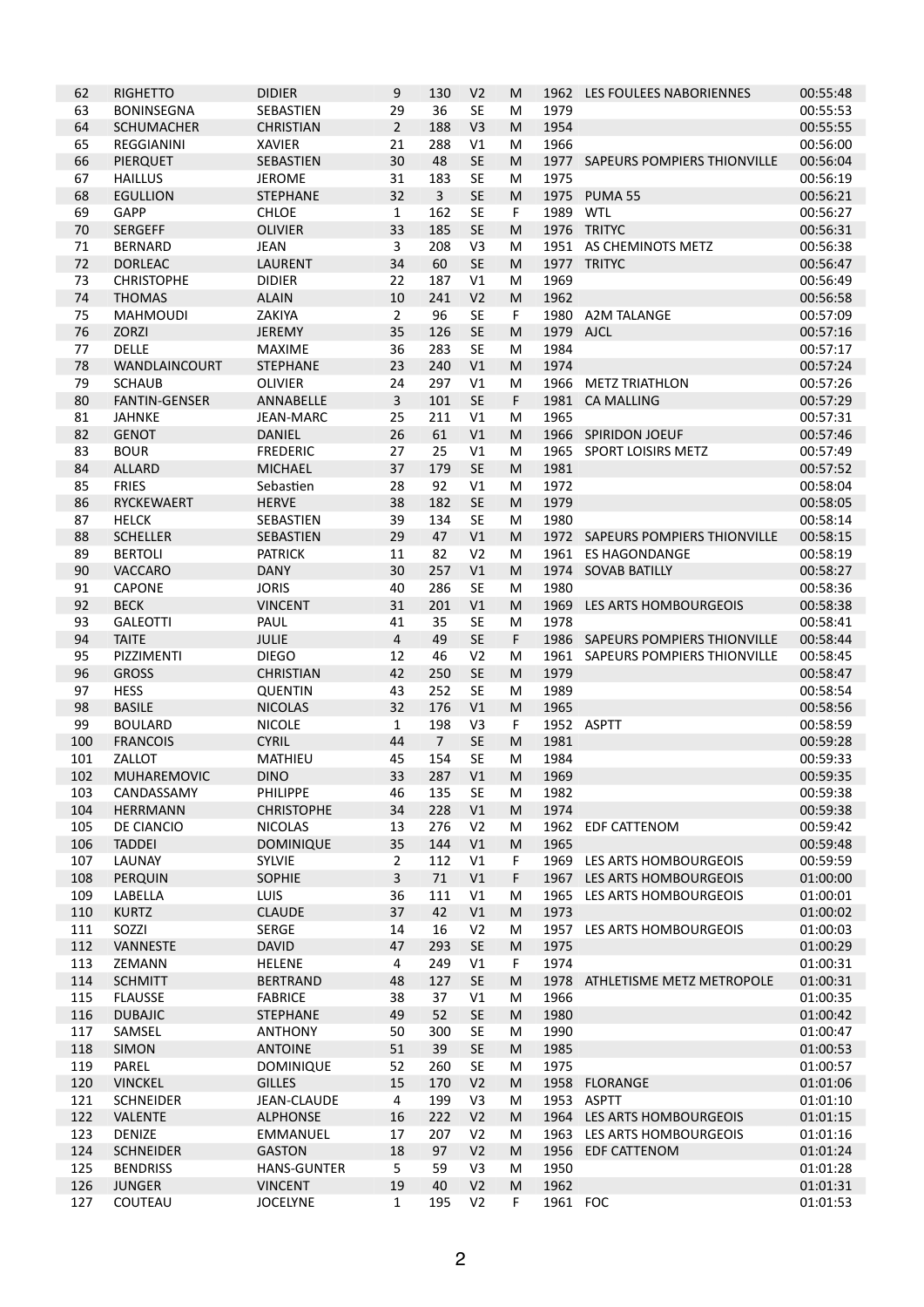| 128        | <b>LONGO</b>                         | <b>MURIEL</b>                     | 20             | 239          | V <sub>2</sub>       | M      | 1955         |                             | 01:01:55             |
|------------|--------------------------------------|-----------------------------------|----------------|--------------|----------------------|--------|--------------|-----------------------------|----------------------|
| 129        | <b>HOBE</b>                          | <b>RAYMOND</b>                    | 21             | 132          | V <sub>2</sub>       | M      |              | 1962 FLORANGE               | 01:01:57             |
| 130        | <b>HAUT</b>                          | <b>JEAN-RAPHAEL</b>               | 39             | 19           | V <sub>1</sub>       | M      | 1972         | ATHLETISME METZ METROPOLE   | 01:02:00             |
| 131        | LOBREAU                              | <b>VINCENT</b>                    | 53             | 294          | <b>SE</b>            | М      | 1975         |                             | 01:02:10             |
| 132        | <b>MAISONNAT</b>                     | <b>HERVE</b>                      | 22             | 53           | V <sub>2</sub>       | M      | 1958         | LES ARTS HOMBOURGEOIS       | 01:02:12             |
| 133        | <b>HUET</b>                          | <b>OLIVIER</b>                    | 54             | 247          | <b>SE</b>            | M      | 1975         |                             | 01:02:16             |
| 134        | <b>BOHEME</b>                        | <b>CHRISTIAN</b>                  | 6              | 142          | V <sub>3</sub>       | M      | 1951         |                             | 01:02:19             |
| 135        | <b>SCHAAF</b>                        | ERIC                              | 40             | 15           | V1                   | M      | 1967         |                             | 01:02:40             |
| 136        | <b>KESSLER</b>                       | <b>PATRICK</b>                    | 41             | 284          | V1                   | M      | 1966         |                             | 01:02:50             |
| 137        | <b>SCHMITT</b>                       | <b>FLORENCE</b>                   | 5              | 137          | <b>SE</b>            | F      | 1984         |                             | 01:02:57             |
| 138        | <b>DA CRUZ</b>                       | <b>JOSE</b>                       | 23             | 83           | V <sub>2</sub>       | M      | 1960         | <b>ES HAGONDANGE</b>        | 01:03:11             |
| 139        | <b>BAUER</b>                         | <b>CHRISTIAN</b>                  | 42             | 9            | V1                   | M      | 1968         |                             | 01:03:13             |
| 140        | <b>CAMILLETTI</b>                    | <b>GUILLAUME</b>                  | 55             | 56           | <b>SE</b>            | M      | 1986         |                             | 01:03:21             |
| 141        | <b>CHARUE</b>                        | <b>CLAUDINE</b>                   | $\overline{2}$ | 205          | V <sub>2</sub>       | F      | 1964         |                             | 01:03:30             |
| 142        | <b>GIOVAGNOLI</b>                    | <b>ANNE-SOPHIE</b>                | 6              | 221          | <b>SE</b>            | F      | 1986         |                             | 01:03:30             |
| 143        | <b>JOLIVALT</b>                      | <b>JOELLE</b>                     | 3              | 200          | V <sub>2</sub>       | F      | 1962         | LES ARTS HOMBOURGEOIS       | 01:03:31             |
| 144        | <b>HAEN</b>                          | <b>GUILLAUME</b>                  | 56             | 77           | <b>SE</b>            | M      | 1990         |                             | 01:03:47             |
| 145        | <b>CASCIANO</b>                      | <b>MAURICE</b>                    | 24             | 146          | V <sub>2</sub>       | M      | 1964         |                             | 01:03:48             |
| 146        | <b>HUMBERT</b>                       | <b>VINCENT</b>                    | 57             | 13           | <b>SE</b>            | M      | 1988         |                             | 01:03:56             |
| 147        | <b>DARDART</b>                       | <b>FABRICE</b>                    | 58             | 175          | <b>SE</b>            | M      | 1977         | <b>COURIR A COURCELLES</b>  | 01:03:58             |
| 148        | <b>GWIAZDOWSKI</b>                   | <b>VINCENT</b>                    | 59             | 54           | <b>SE</b>            | M      | 1975         | <b>BOUSSE</b>               | 01:04:07             |
| 149        | <b>HEMMER</b>                        | <b>JEAN-MARC</b>                  | 43             | 45           | V1                   | м      | 1971         | SAPEURS POMPIERS THIONVILLE | 01:04:12             |
| 150        | <b>LUNA SACIE</b><br><b>CHIODINI</b> | <b>JUAN</b><br><b>JOHANN</b>      | 44<br>60       | 85<br>229    | V1<br><b>SE</b>      | M<br>M | 1968<br>1979 | <b>ES HAGONDANGE</b>        | 01:04:15<br>01:04:17 |
| 151<br>152 | <b>MAYCHAK</b>                       | <b>JEAN-MARC</b>                  | 25             | 129          | V <sub>2</sub>       | M      | 1962         |                             | 01:04:18             |
| 153        | <b>GARNICHE</b>                      | <b>CHANTAL</b>                    | $\overline{4}$ | 27           | V <sub>2</sub>       | F      | 1961         |                             | 01:04:18             |
| 154        | <b>KLEIN</b>                         | <b>JOEL</b>                       | 26             | 51           | V <sub>2</sub>       | M      | 1960         | <b>MYSPORT</b>              | 01:04:19             |
| 155        | <b>STEFANCIC</b>                     | CORINNE                           | 5              | 174          | V <sub>1</sub>       | F      | 1971         | <b>COURIR A COURCELLES</b>  | 01:04:20             |
| 156        | <b>GRANDFILS-SPEYER</b>              | <b>LAURENT</b>                    | 45             | 204          | V1                   | M      | 1971         |                             | 01:04:21             |
| 157        | <b>MARIE</b>                         | <b>ROBERT</b>                     | $\mathbf{1}$   | 235          | V <sub>4</sub>       | M      | 1940         | US TOUL                     | 01:04:35             |
| 158        | <b>JEAN</b>                          | SYLVAIN                           | 61             | 10           | <b>SE</b>            | M      | 1986         |                             | 01:04:35             |
| 159        | <b>SPIRK</b>                         | <b>ARNAUD</b>                     | 46             | 102          | V1                   | M      | 1971 FFA     |                             | 01:04:39             |
| 160        | <b>KRICK</b>                         | <b>THIERRY</b>                    | 47             | $\mathbf{1}$ | V1                   | M      | 1967         |                             | 01:04:52             |
| 161        | <b>KESSLER</b>                       | <b>MATTHIEU</b>                   | 62             | 285          | <b>SE</b>            | м      | 1983         |                             | 01:04:57             |
| 162        | <b>EVELLIER</b>                      | <b>YANNICK</b>                    | 63             | 84           | <b>SE</b>            | M      | 1979         | ES HAGONDANGE               | 01:05:09             |
| 163        | <b>GUZZO</b>                         | <b>PATRICK</b>                    | 64             | 147          | <b>SE</b>            | M      | 1976         | <b>BOUSSE</b>               | 01:05:26             |
| 164        | <b>ROQUEL</b>                        | <b>NICOLAS</b>                    | 48             | 202          | V1                   | M      | 1974         | <b>TEAM RAIDLIGHT</b>       | 01:05:37             |
| 165        | <b>BOHLER</b>                        | JULIEN                            | 65             | 57           | <b>SE</b>            | M      | 1982         |                             | 01:05:49             |
| 166        | WALLERICH                            | SEBASTIEN                         | 49             | 90           | V <sub>1</sub>       | M      | 1972         |                             | 01:05:51             |
| 167        | <b>HEINTZ</b>                        | <b>JEAN-MARC</b>                  | 50             | 246          | V1                   | M      | 1970         | <b>SOVAB BATILLY</b>        | 01:05:56             |
| 168        | <b>DELAZZER</b>                      | <b>MARC</b>                       | 51             | 41           | V <sub>1</sub>       | M      | 1968         |                             | 01:05:56             |
| 169        | COMPE                                | <b>CEDRIC</b>                     | 66             | 122          | <b>SE</b>            | M      | 1987         |                             | 01:05:57             |
| 170        | LOTTERIE                             | <b>BENJAMIN</b>                   | 67             | 290          | <b>SE</b>            | M      | 1982         |                             | 01:05:58             |
| 171        | <b>BERTOLI</b>                       | <b>REGINE</b>                     | 6              | 81           | V1                   | F      | 1966         | <b>ES HAGONDANGE</b>        | 01:06:01             |
| 172        | <b>SCHNEIDER</b>                     | ARMAND                            | $\overline{7}$ | 88           | V3                   | M      | 1953         | <b>ES HAGONDANGE</b>        | 01:06:05             |
| 173        | <b>GIACOMETTI</b>                    | <b>CHRISTOPHE</b>                 | 68             | 4            | <b>SE</b>            | м      | 1981         |                             | 01:06:36             |
| 174        | <b>INGALA</b>                        | <b>PIERRE</b>                     | 27             | 28           | V <sub>2</sub>       | M      |              | 1960 BOUSSE                 | 01:06:42             |
| 175        | SIBILLE                              | <b>HUBERT</b>                     | 8              | 197          | V3                   | М      |              | 1951 CA MALLING             | 01:06:51             |
| 176        | ADAM                                 | <b>HERVE</b>                      | 69             | 270          | SE                   | M      | 1978         |                             | 01:06:58             |
| 177        | <b>GAUDE</b>                         | SAMUEL                            | 70             | 231          | <b>SE</b>            | M      |              | 1977 EDF CATTENOM           | 01:07:02             |
| 178        | <b>GABRIEL</b>                       | <b>MAURICE</b>                    | 28             | 22           | V <sub>2</sub>       | M      | 1957         | LES ARTS HOMBOURGEOIS       | 01:07:13             |
| 179        | <b>GUILLAUME</b>                     | <b>CEDRIC</b>                     | 71             | 171          | <b>SE</b>            | м      | 1980         |                             | 01:07:16             |
| 180        | SAVARINO                             | <b>JEAN-FRANCOIS</b>              | $\overline{4}$ | 160          | ES                   | M      | 1993         |                             | 01:07:21             |
| 181        | CAGIN                                | <b>YVES</b>                       | 29             | 224          | V <sub>2</sub>       | М      | 1964         |                             | 01:07:26             |
| 182        | LOMBARD                              | <b>MARTINE</b>                    | $\overline{7}$ | 58           | V1                   | F      | 1970         |                             | 01:07:29             |
| 183        | SADERI                               | <b>ROBERT</b>                     | 52             | 133          | V1                   | M      | 1965         |                             | 01:07:30             |
| 184        | <b>LAMBINET</b>                      | <b>DOMINIQUE</b>                  | 30             | 274          | V <sub>2</sub>       | M      | 1958         |                             | 01:07:30             |
| 185        | <b>IORIO</b>                         | <b>LUIGI</b>                      | 31             | 273          | V <sub>2</sub>       | М      | 1959         |                             | 01:07:31             |
| 186        | <b>METTTENDORF</b>                   | <b>JEROME</b>                     | 72             | 245          | SE                   | M      | 1975         |                             | 01:07:34             |
| 187        | <b>TURCI</b>                         | SERGE                             | 9              | 33           | V3                   | М      | 1949         | LES ARTS HOMBOURGEOIS       | 01:07:34             |
| 188        | CAYE                                 | <b>FLORENCE</b>                   | 5              | 12           | V <sub>2</sub>       | F      | 1964         |                             | 01:07:35             |
| 189        | <b>PAQUET</b>                        | <b>ISABELLE</b>                   | $\overline{7}$ | 155          | <b>SE</b>            | F      | 1980         | LES ARTS HOMBOURGEOIS       | 01:07:35             |
| 190<br>191 | <b>ROBINET</b><br><b>HEITZ</b>       | <b>THIERRY</b><br><b>FREDERIC</b> | 32<br>53       | 103<br>180   | V <sub>2</sub><br>V1 | M<br>М | 1961<br>1968 |                             | 01:07:41<br>01:07:51 |
| 192        | <b>BLANCHARD</b>                     | <b>SEVERINE</b>                   | 8              | 164          | V1                   | F      | 1974         |                             | 01:08:04             |
| 193        | WISNIEWSKI                           | ERIC                              | 33             | 121          | V <sub>2</sub>       | М      | 1960         |                             | 01:08:07             |
|            |                                      |                                   |                |              |                      |        |              |                             |                      |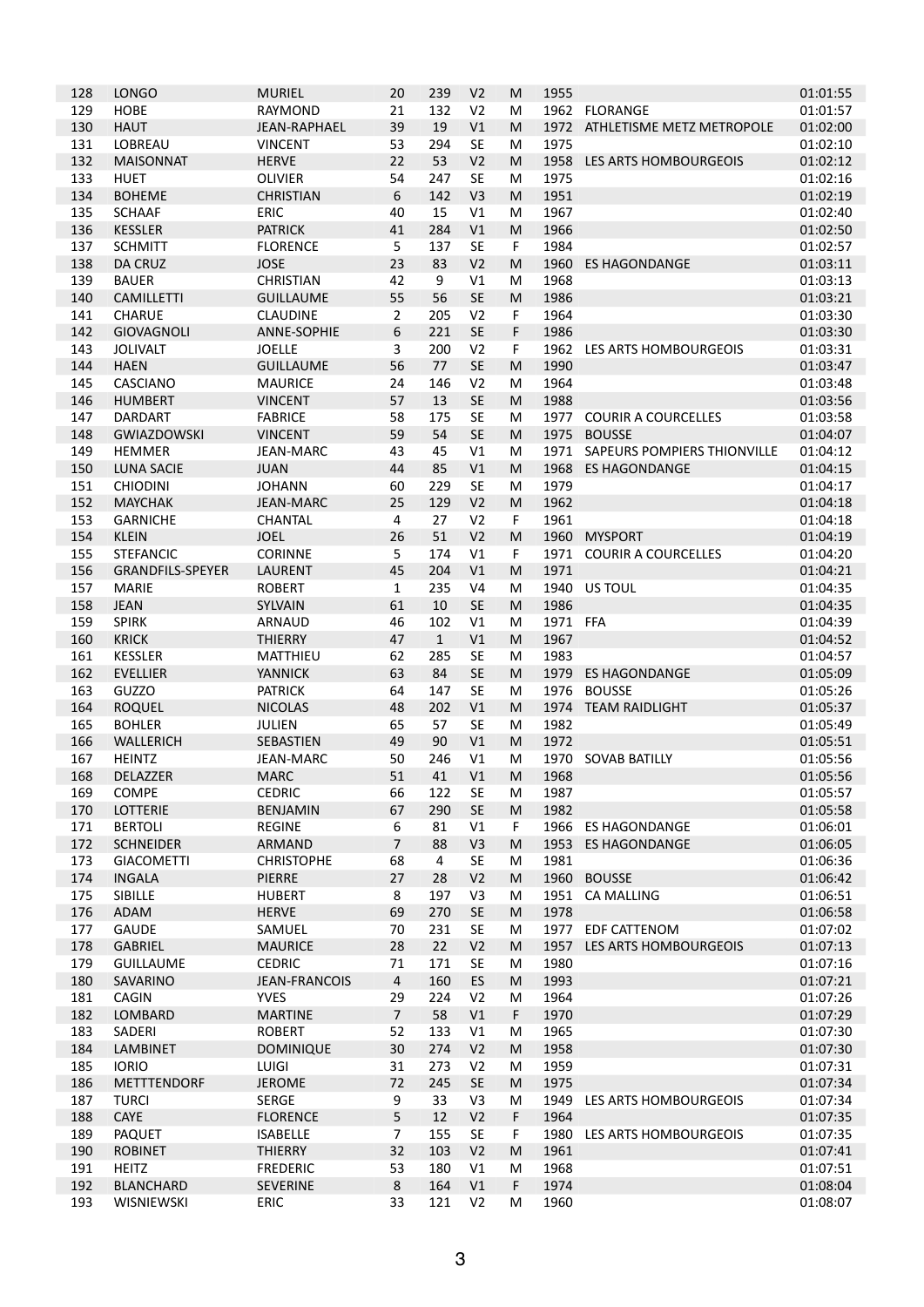| 194        | <b>VIDILI</b>                     | <b>DAMIEN</b>                   | 73             | 203       | SE                   | M      | 1978         | <b>BRIEY MARATHON</b>                   | 01:08:09             |
|------------|-----------------------------------|---------------------------------|----------------|-----------|----------------------|--------|--------------|-----------------------------------------|----------------------|
| 195        | <b>MEDRI</b>                      | <b>MATTHIEU</b>                 | 74             | 191       | SE                   | м      | 1988         |                                         | 01:08:29             |
| 196        | <b>BAURENTAREVIC</b>              | <b>ERMIN</b>                    | 75             | 234       | <b>SE</b>            | M      | 1977         |                                         | 01:08:35             |
| 197        | <b>BAUDOT</b>                     | <b>ROMAIN</b>                   | 76             | 78        | <b>SE</b>            | М      | 1981         | <b>ES HAGONDANGE</b>                    | 01:08:44             |
| 198        | <b>WISNIEWSKI</b>                 | <b>MELISSA</b>                  | 8              | 167       | <b>SE</b>            | F      | 1985         |                                         | 01:09:13             |
| 199        | <b>ANTHONY</b>                    | MARIE-HELENE                    | 2              | 267       | V3                   | F      |              | 1954 HEMERA                             | 01:09:44             |
| 200        | <b>MANCINA</b>                    | <b>CEDRIC</b>                   | 77             | 5         | <b>SE</b>            | M      | 1981         |                                         | 01:10:29             |
| 201        | <b>MONTAGNESE</b>                 | ENZO                            | 54             | 256       | V1                   | м      | 1972         |                                         | 01:10:35             |
| 202        | <b>GREMILLET</b>                  | <b>GILBERT</b>                  | $\overline{2}$ | 34        | V <sub>4</sub>       | M      | 1943         |                                         | 01:10:41             |
| 203        | <b>SCHMALTZ</b>                   | <b>DAVY</b>                     | 55             | 295       | V1                   | М      | 1974         | <b>BOUSSE</b>                           | 01:11:57             |
| 204        | <b>GENOT</b>                      | <b>CLAIRE</b>                   | 6              | 209       | V <sub>2</sub>       | F      | 1957         |                                         | 01:12:10             |
| 205        | SEGONDY                           | AGNES                           | 9              | 109       | V1                   | F      |              | 1969 TA FAMECK                          | 01:12:27             |
| 206        | PAUL                              | <b>SYLVIE</b>                   | $\overline{7}$ | 31        | V <sub>2</sub>       | F      | 1962         | <b>CA MALLING</b>                       | 01:13:08             |
| 207        | VARGAS                            | <b>ROGER</b>                    | 3              | 161       | V <sub>4</sub>       | M      | 1944         |                                         | 01:13:10             |
| 208        | <b>BAUMGARTH</b>                  | <b>SYLVIE</b>                   | 10             | 172       | V1                   | F      | 1973         |                                         | 01:13:15             |
| 209        | <b>MARTAN</b>                     | PHILIPPE                        | 34             | 6         | V <sub>2</sub>       | M      | 1959         | <b>EDF CATTENOM</b>                     | 01:13:31             |
| 210        | <b>KAUFMAN</b>                    | <b>JACKY</b>                    | 10             | 248       | V <sub>3</sub>       | M      | 1954         |                                         | 01:13:33             |
| 211        | <b>HUSSON</b>                     | <b>MICHEL</b>                   | 11             | 225       | V3                   | M      |              | 1948 A C O BLENOD                       | 01:13:33             |
| 212        | ZORZI                             | <b>NADINE</b>                   | $\,8\,$        | 125       | V <sub>2</sub>       | F      | 1955         | <b>CAPHG</b>                            | 01:13:38             |
| 213        | <b>RISTER</b>                     | <b>JEROME</b>                   | 78             | 192       | SE                   | M      | 1975         |                                         | 01:13:54             |
| 214        | <b>BANOVIC</b>                    | <b>BRICE</b>                    | 56             | 278       | V1                   | M      | 1972         |                                         | 01:13:55             |
| 215        | <b>MAREAU</b>                     | <b>ELODIE</b>                   | 9              | 218       | <b>SE</b>            | F      | 1988         | LES FOULEES DE TOM                      | 01:13:59             |
| 216        | <b>CLEMENT</b>                    | <b>DENIS</b>                    | 57             | 236       | V1                   | M      | 1971         |                                         | 01:14:10             |
| 217        | <b>GUSSETTI</b>                   | <b>CHRISTINE</b>                | 9              | 139       | V <sub>2</sub>       | F      | 1957         |                                         | 01:14:12             |
| 218        | <b>HENRY</b>                      | <b>ISABELLE</b>                 | 10             | 138       | V <sub>2</sub>       | F      | 1958         |                                         | 01:14:13             |
| 219        | <b>MASSINET</b>                   | <b>BRIGITTE</b>                 | 11             | 263       | V1                   | F      | 1965         |                                         | 01:14:14             |
| 220        | <b>KREB</b>                       | <b>DAVID</b>                    | 58             | 272       | V1                   | M      | 1969         |                                         | 01:14:23             |
| 221        | CHRISTMANN                        | <b>DENIS</b>                    | 12             | 178       | V3                   | М      | 1954         |                                         | 01:14:24             |
| 222<br>223 | <b>JOUFFROY</b>                   | <b>PIERRE</b>                   | 35<br>13       | 66<br>173 | V <sub>2</sub>       | M<br>м | 1958<br>1947 | <b>ASPTT VERDUN</b><br><b>ROMBAS AC</b> | 01:14:34             |
| 224        | <b>GUARASCIO</b><br><b>CHABOT</b> | <b>IGNACE</b><br><b>JACQUES</b> | 36             | 14        | V3<br>V <sub>2</sub> | M      | 1961         |                                         | 01:14:38<br>01:14:41 |
| 225        | HIEGEL                            | <b>FRANCOIS</b>                 | 14             | 291       | V3                   | м      | 1953         |                                         | 01:14:46             |
| 226        | <b>BALDI</b>                      | <b>YVES</b>                     | 15             | 265       | V <sub>3</sub>       | M      | 1950         |                                         | 01:14:47             |
| 227        | LAGIER                            | <b>CATHERINE</b>                | 12             | 72        | V1                   | F      | 1969         | <b>ASPTT CHALONS</b>                    | 01:14:49             |
| 228        | <b>GIACOBBI</b>                   | <b>ISABELLE</b>                 | 13             | 73        | V1                   | F      | 1967         | <b>ASPTT CHALONS</b>                    | 01:14:49             |
| 229        | <b>ROSNER</b>                     | <b>JESSICA</b>                  | 10             | 238       | <b>SE</b>            | F      | 1981         |                                         | 01:15:13             |
| 230        | <b>DODELER</b>                    | <b>EMILE</b>                    | 16             | 269       | V <sub>3</sub>       | M      | 1946         |                                         | 01:15:15             |
| 231        | <b>GERACE</b>                     | <b>MARION</b>                   | 11             | 63        | <b>SE</b>            | F      | 1988         |                                         | 01:15:22             |
| 232        | <b>TYL</b>                        | <b>NATHALIE</b>                 | 14             | 271       | V1                   | F      | 1967         |                                         | 01:15:29             |
| 233        | <b>BOURHIS</b>                    | SONIA                           | 12             | 76        | <b>SE</b>            | F      | 1979         |                                         | 01:15:33             |
| 234        | <b>CALENGE</b>                    | <b>LUCIF</b>                    | 13             | 8         | <b>SE</b>            | F      | 1978         |                                         | 01:15:42             |
| 235        | KACZMARSKI                        | VALERIE                         | 11             | 99        | V <sub>2</sub>       | F      |              | 1963 ES THIONVILLE YUTZ                 | 01:16:07             |
| 236        | <b>BECKRICH</b>                   | <b>MURIEL</b>                   | 15             | 186       | V1                   | F      | 1968         | <b>ES HAGONDANGE</b>                    | 01:16:11             |
| 237        | <b>IARIA</b>                      | <b>CHRISTINE</b>                | 16             | 166       | V1                   | F      | 1969         |                                         | 01:16:12             |
| 238        | <b>IARIA</b>                      | CARMELO                         | 37             | 165       | V <sub>2</sub>       | M      | 1964         |                                         | 01:16:13             |
| 239        | <b>SCHMITT</b>                    | LAURENT                         | 79             | 277       | <b>SE</b>            | М      | 1981         |                                         | 01:16:22             |
| 240        | PAVIN-ROBART                      | <b>NATHALY</b>                  | 17             | 87        | V1                   | F      | 1965         | ES HAGONDANGE                           | 01:17:25             |
| 241        | <b>MULLER</b>                     | JEAN                            | 59             | 86        | V1                   | М      | 1968         | <b>ES HAGONDANGE</b>                    | 01:17:25             |
| 242        | <b>BANTZ</b>                      | <b>OLIVIER</b>                  | 60             | 67        | $\vee\!1$            | M      | 1967         |                                         | 01:17:52             |
| 243        | <b>COGNON</b>                     | BERNARD                         | 17             | 116       | V3                   | M      | 1953         |                                         | 01:18:01             |
| 244        | <b>FAYOLLE</b>                    | <b>GAELLE</b>                   | $\mathbf{1}$   | 115       | CA                   | F      |              | 1997 GUENANGE                           | 01:18:35             |
| 245        | VARACHAUD                         | <b>FREDERIC</b>                 | 61             | 119       | V1                   | М      | 1965         |                                         | 01:18:49             |
| 246        | <b>JOUFFROY</b>                   | <b>ALINE</b>                    | 14             | 65        | <b>SE</b>            | F      |              | 1988 ASPTT VERDUN                       | 01:18:55             |
| 247        | <b>MORIN</b>                      | NASSIMA-<br>YOLANDE             | 18             | 21        | V1                   | F.     | 1969         | AMICALE DE NOUILLY                      | 01:19:00             |
| 248        | <b>CHENU</b>                      | <b>ODILIA</b>                   | 12             | 74        | V <sub>2</sub>       | F      |              | 1955 ASPTT CHALONS                      | 01:19:11             |
| 249        | <b>GUARISO</b>                    | SYLVIE                          | 19             | 140       | V1                   | F      |              | 1965 CMVTT BOULANGE                     | 01:19:12             |
| 250        | <b>MOROSINI</b>                   | <b>CECILE</b>                   | 15             | 141       | SE                   | F      |              | 1988 CMVTT BOULANGE                     | 01:19:12             |
| 251        | DEFLORAINE                        | <b>OLIVIER</b>                  | 62             | 275       | V1                   | М      | 1968         | <b>SLT TREMERY</b>                      | 01:19:13             |
| 252        | <b>CATTANT</b>                    | Daniel                          | $\overline{4}$ | 190       | V <sub>4</sub>       | M      | 1944         |                                         | 01:19:16             |
| 253        | LASSALLE                          | SOPHIE                          | 16             | 43        | SE                   | F      | 1982         |                                         | 01:19:36             |
| 254        | <b>NICOLAS</b>                    | DANIEL                          | 38             | 120       | V <sub>2</sub>       | M      |              | 1963 LES ARTS HOMBOURGEOIS              | 01:19:55             |
| 255        | URBANI                            | <b>KAREN</b>                    | 17             | 62        | SE                   | F.     | 1988         |                                         | 01:20:07             |
| 256        | LAUER                             | LAURENT                         | 63             | 230       | V1                   | M      | 1971         |                                         | 01:20:14             |
| 257        | <b>BERON</b>                      | <b>ISABELLE</b>                 | 13             | 79        | V <sub>2</sub>       | F.     |              | 1962 ES HAGONDANGE                      | 01:20:28             |
| 258        | <b>BERON</b>                      | <b>JEAN PAUL</b>                | 39             | 80        | V <sub>2</sub>       | M      |              | 1962 ES HAGONDANGE                      | 01:20:28             |